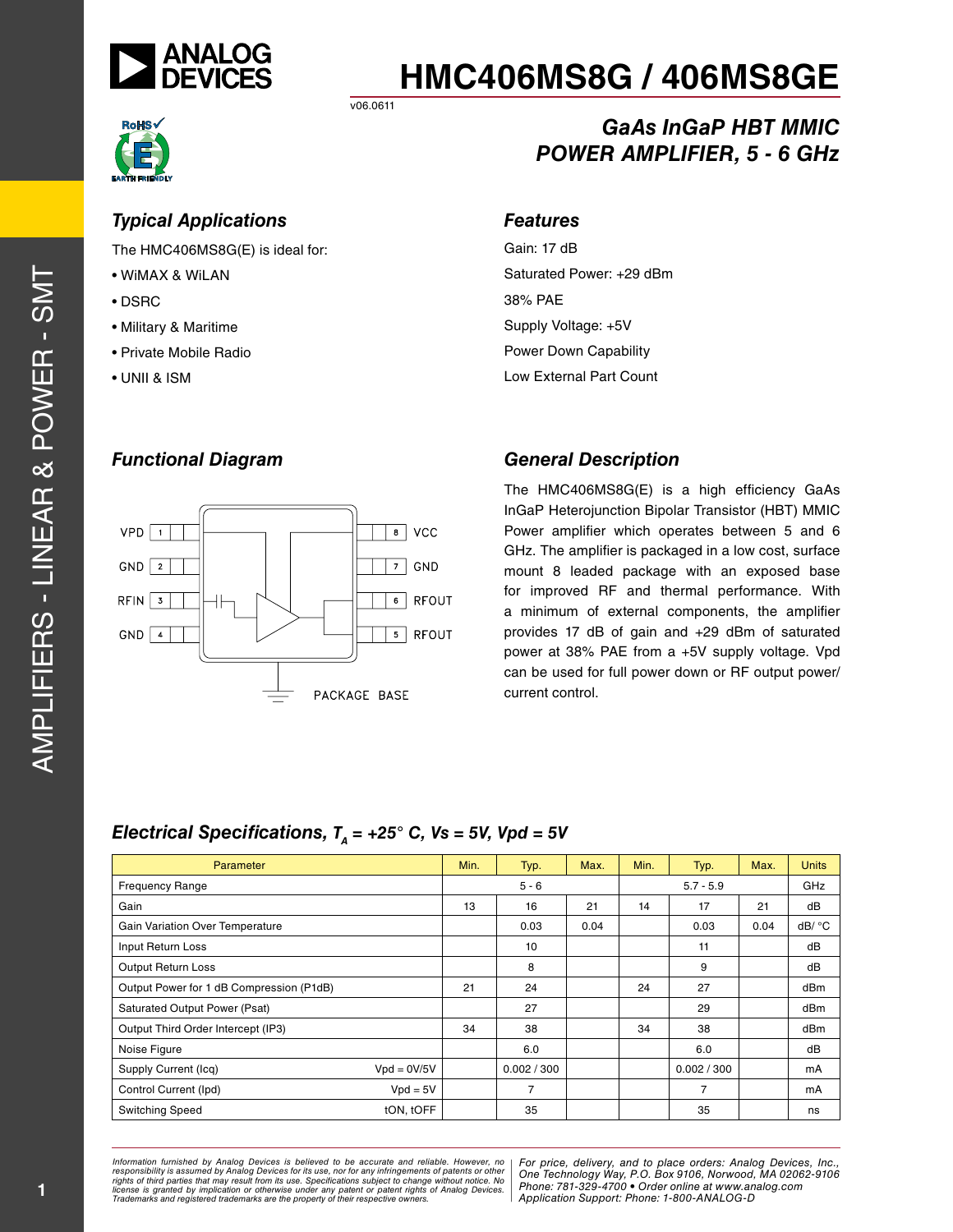

v06.0611



#### *Broadband Gain & Return Loss Gain vs. Temperature*





*P1dB vs. Temperature Psat vs. Temperature*



# **HMC406MS8G / 406MS8GE**

## *GaAs InGaP HBT MMIC POWER AMPLIFIER, 5 - 6 GHz*



#### *Input Return Loss vs. Temperature Output Return Loss vs. Temperature*





ormation furnished by Analog Devices is believed to be accurate and reliable. However, no | For price, delivery, and to place orders: Analog Devices, Inc.,<br>hponsibility is assumed by Analog Devices for its use, nor for any *pressult from its use. Specifications subject to change without notice. No*<br>ation or otherwise under any patent or patent rights of Analog Devices Phone: 781-329-4700 • Order online at ww *e* the property of their respective owners. **Application Support: Phone: 1-8** *Information furnished by Analog Devices is believed to be accurate and reliable. However, no*  responsibility is assumed by Analog Devices for its use, nor for any infringements of patents or other<br>rights of third parties that may result from its use. Specifications subject to change without notice. No<br>license is gr

*Application Support: Phone: 1-800-ANALOG-D*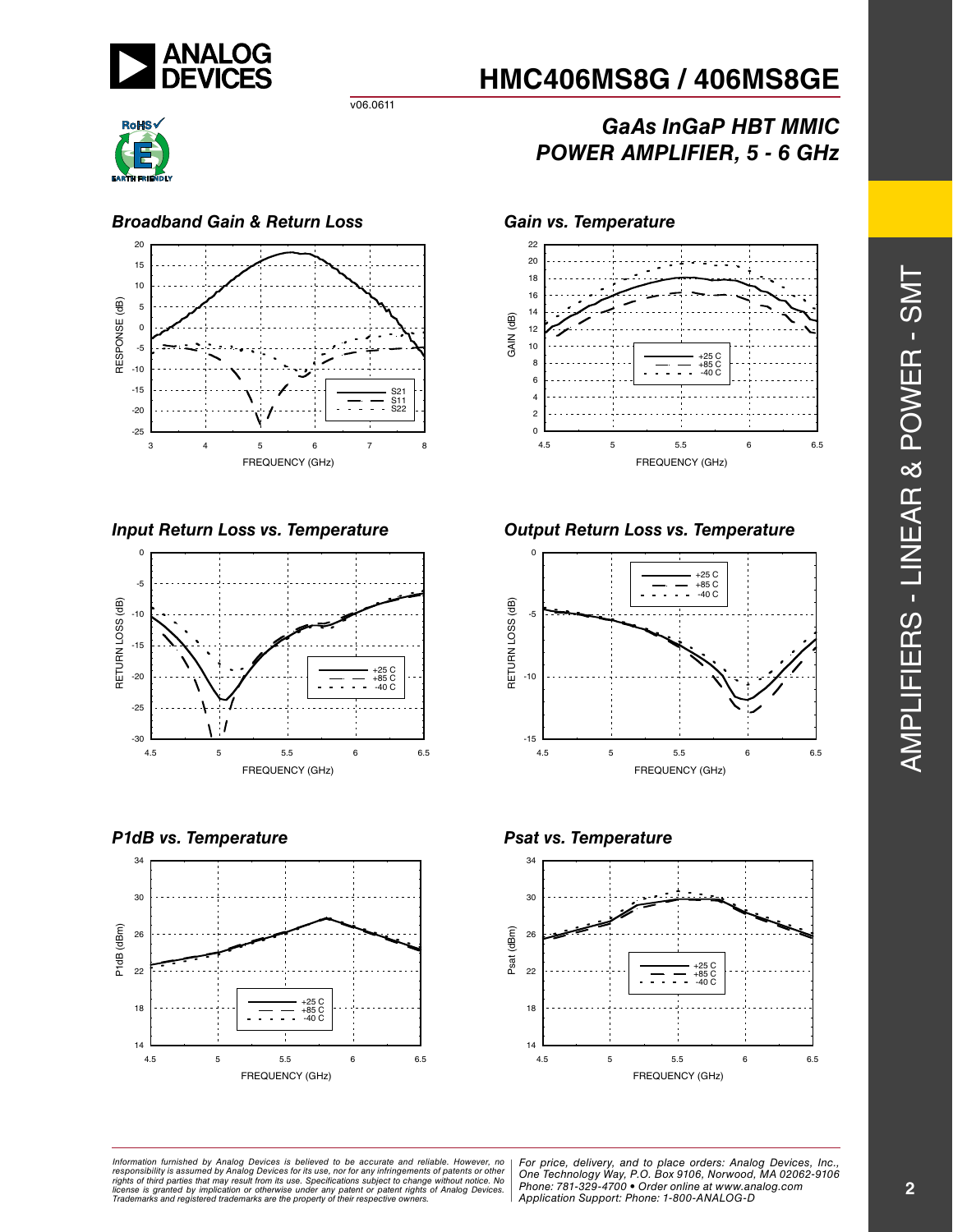

## *GaAs InGaP HBT MMIC POWER AMPLIFIER, 5 - 6 GHz*



#### *Power Compression @ 5.8 GHz Output IP3 vs. Temperature*



v06.0611



#### *Reverse Isolation vs. Temperature*





#### *Noise Figure vs. Temperature Gain & Power vs. Supply Voltage*



*Gain, Power & Quiescent Supply Current vs. Vpd @ 5.8 GHz*



*Formation iurnished by Analog Devices is believed to be accurate and reliable. However, no Hor price, delivery, and to place orders: Analog Devices, In<br>roonsibility is assumed by Analog Devices for its use, nor for any pressult from its use. Specifications subject to change without notice. No*<br>ation or otherwise under any patent or patent rights of Analog Devices Phone: 781-329-4700 • Order online at ww *e* the property of their respective owners. **Application Support: Phone: 1-8** *Information furnished by Analog Devices is believed to be accurate and reliable. However, no*  responsibility is assumed by Analog Devices for its use, nor for any infringements of patents or other<br>rights of third parties that may result from its use. Specifications subject to change without notice. No<br>license is gr

*For price, delivery, and to place orders: Analog Devices, Inc., One Technology Way, P.O. Box 9106, Norwood, MA 02062-9106 Phone: 781-329-4700 • Order online at www.analog.com Application Support: Phone: 1-800-ANALOG-D*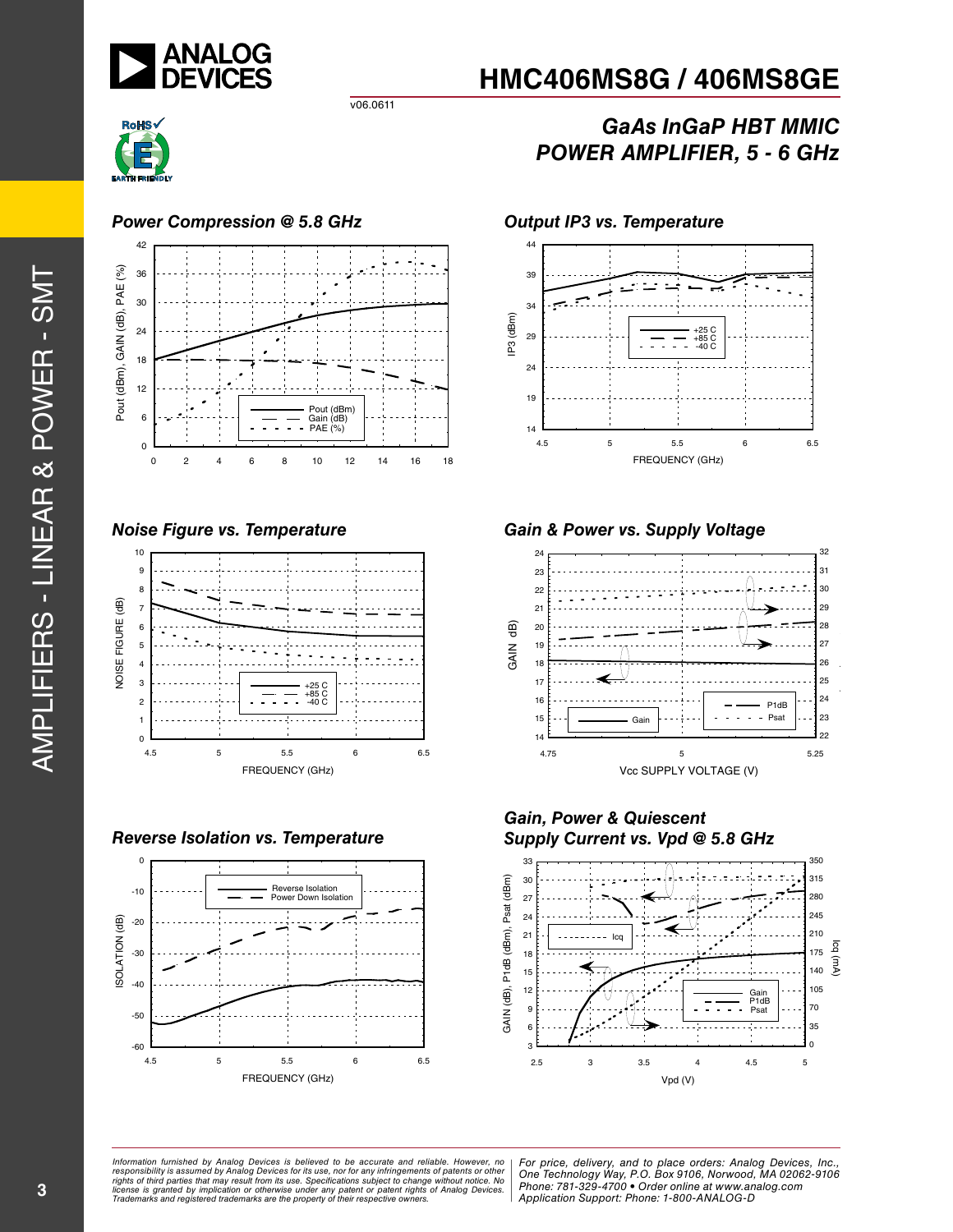

v06.0611



#### *Absolute Maximum Ratings*

| Collector Bias Voltage (Vcc)                                                              | $+5.5V$                  |  |
|-------------------------------------------------------------------------------------------|--------------------------|--|
| Control Voltage (Vpd)                                                                     | $+5.5V$                  |  |
| $RF$ Input Power (RFIN)(Vs = Vpd = +5V)                                                   | $+20$ dBm                |  |
| <b>Junction Temperature</b>                                                               | 150 $\degree$ C          |  |
| Continuous Pdiss (T = $85^{\circ}$ C)<br>(derate 32 mW/ $\degree$ C above 85 $\degree$ C) | 2.1 W                    |  |
| <b>Thermal Resistance</b><br>(junction to ground paddle)                                  | 31 °C/W                  |  |
| <b>Storage Temperature</b>                                                                | -65 to +150 $^{\circ}$ C |  |
| <b>Operating Temperature</b>                                                              | -40 to +85 $^{\circ}$ C  |  |



ELECTROSTATIC SENSITIVE DEVICE OBSERVE HANDLING PRECAUTIONS

*POWER AMPLIFIER, 5 - 6 GHz*

*GaAs InGaP HBT MMIC*

**HMC406MS8G / 406MS8GE**

### *Outline Drawing*







NOTES:

1. LEADFRAME MATERIAL: COPPER ALLOY

2. DIMENSIONS ARE IN INCHES [MILLIMETERS]

3. DIMENSION DOES NOT INCLUDE MOLDFLASH OF 0.15mm PER SIDE.  $\overline{A}$ . DIMENSION DOES NOT INCLUDE MOLDFLASH OF 0.25mm PER SIDE.

5. ALL GROUND LEADS AND GROUND PADDLE MUST BE SOLDERED TO PCB RF GROUND.

#### *Package Information*

| <b>Part Number</b> | Package Body Material                              | <b>Lead Finish</b> | <b>MSL Rating</b>     | Package Marking <sup>[3]</sup> |
|--------------------|----------------------------------------------------|--------------------|-----------------------|--------------------------------|
| HMC406MS8G         | Low Stress Injection Molded Plastic                | Sn/Pb Solder       | $MSL1$ <sup>[1]</sup> | H406<br><b>XXXX</b>            |
| HMC406MS8GE        | RoHS-compliant Low Stress Injection Molded Plastic | 100% matte Sn      | $MSL1$ <sup>[2]</sup> | H406<br><b>XXXX</b>            |

[1] Max peak reflow temperature of 235 °C

[2] Max peak reflow temperature of 260 °C

[3] 4-Digit lot number XXXX

*Formation iurnished by Analog Devices is believed to be accurate and reliable. However, no Hor price, delivery, and to place orders: Analog Devices, In<br>roonsibility is assumed by Analog Devices for its use, nor for any pressult from its use. Specifications subject to change without notice. No*<br>ation or otherwise under any patent or patent rights of Analog Devices Phone: 781-329-4700 • Order online at ww *e* the property of their respective owners. **Application Support: Phone: 1-8** Information furnished by Analog Devices is believed to be accurate and reliable. However, no<br>responsibility is assumed by Analog Devices for its use, nor for any infringements of patents or other<br>rights of third parties th

*For price, delivery, and to place orders: Analog Devices, Inc., One Technology Way, P.O. Box 9106, Norwood, MA 02062-9106 Phone: 781-329-4700 • Order online at www.analog.com Application Support: Phone: 1-800-ANALOG-D*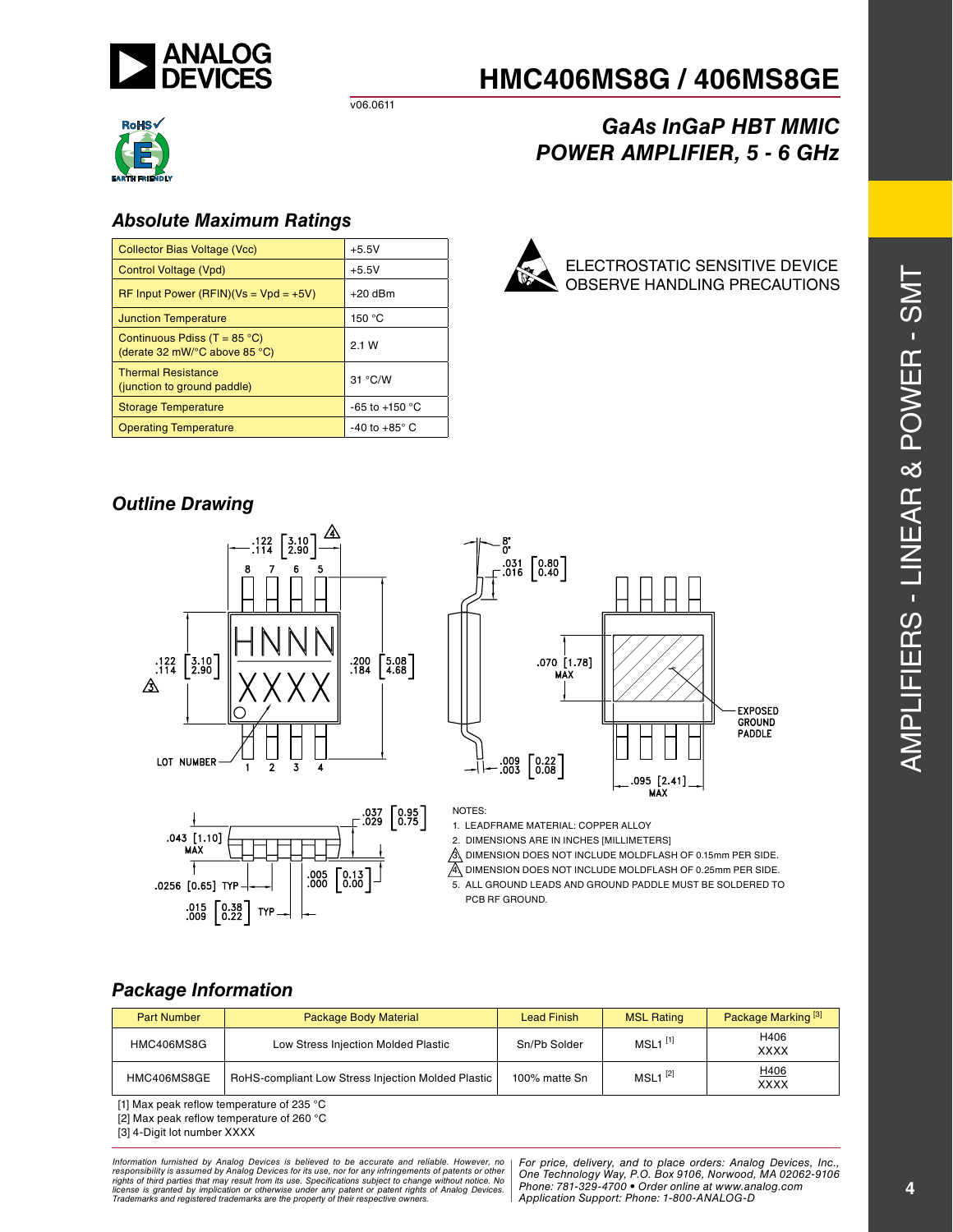

v06.0611

# RoHS√  $(E)$

## *GaAs InGaP HBT MMIC POWER AMPLIFIER, 5 - 6 GHz*

### *Pin Descriptions*

| <b>Pin Number</b> | <b>Function</b> | <b>Description</b>                                                                                                                                                                    | <b>Interface Schematic</b> |  |
|-------------------|-----------------|---------------------------------------------------------------------------------------------------------------------------------------------------------------------------------------|----------------------------|--|
|                   | Vpd             | Power Control Pin. For maximum power, this pin should be<br>connected to 5V. A higher voltage is not recommended. For<br>lower idle current, this voltage can be reduced.             | QVPD                       |  |
| 2, 4, 7           | <b>GND</b>      | Ground: Backside of package has exposed metal ground<br>slug that must be connected to ground thru a short path.<br>Vias under the device are required.                               | $\circ$ GND                |  |
| 3                 | <b>RFIN</b>     | This pin is AC coupled<br>and matched to 50 Ohms.                                                                                                                                     | RFIN O                     |  |
| 5, 6              | <b>RFOUT</b>    | RF output and bias for the output stage. The power supply<br>for the output device needs to be supplied to these pins.                                                                | -ORFOUT<br><b>ORFOUT</b>   |  |
| 8                 | <b>Vcc</b>      | Power supply voltage for the first amplifier stage. An<br>external bypass capacitor of 330 pF is required. This<br>capacitor should be placed as close to the devices as<br>possible. | $\circ$ vcc                |  |

*Formation iurnished by Analog Devices is believed to be accurate and reliable. However, no Hor price, delivery, and to place orders: Analog Devices, In<br>roonsibility is assumed by Analog Devices for its use, nor for any pressult from its use. Specifications subject to change without notice. No*<br>ation or otherwise under any patent or patent rights of Analog Devices Phone: 781-329-4700 • Order online at ww *e* the property of their respective owners. **Application Support: Phone: 1-8** Information furnished by Analog Devices is believed to be accurate and reliable. However, no<br>responsibility is assumed by Analog Devices for its use, nor for any infringements of patents or other<br>rights of third parties th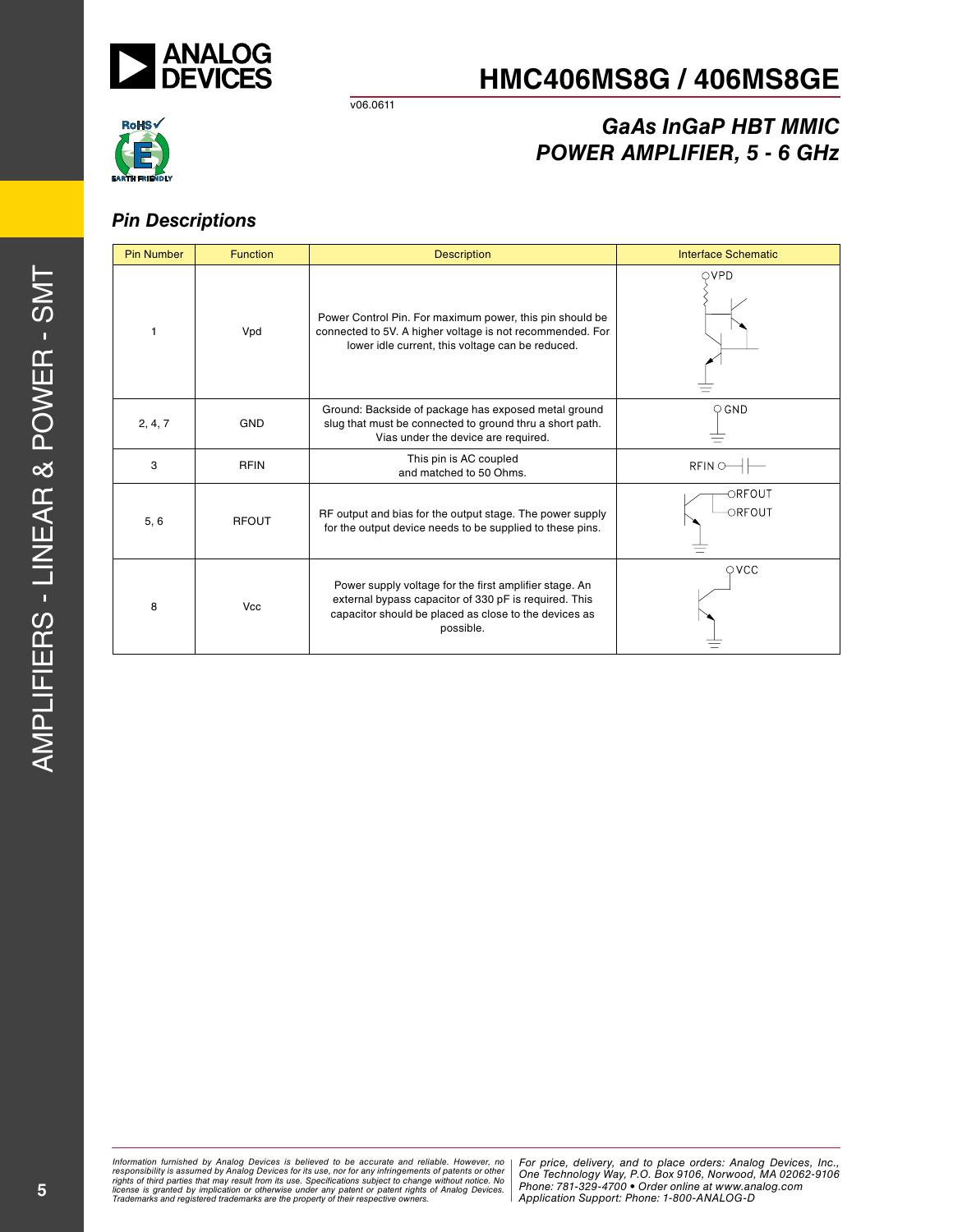

## *GaAs InGaP HBT MMIC POWER AMPLIFIER, 5 - 6 GHz*



### *Application Circuit*



v06.0611

Note 1: C3 should be located < 0.020" from Pin 8 (Vcc) Note 2: C2 should be located < 0.020" from L1.

|                             | TL <sub>1</sub>                                   | TL <sub>2</sub>                                   | TL <sub>3</sub>                                 |
|-----------------------------|---------------------------------------------------|---------------------------------------------------|-------------------------------------------------|
| Impedance                   | 50 ohm                                            | $50$ ohm                                          | 50 ohm                                          |
| <b>Physical Length</b>      | 0.0443"                                           | 0.2556"                                           | 0.1000"                                         |
| Electrical Length @ 5.5 GHz | $11.3^\circ$                                      | $65.2^\circ$                                      | $25.5^\circ$                                    |
| <b>Measurement</b>          | Edge of package pin to<br>center of capacitor C5. | Center of capacitor C5<br>to center of bias line. | Center of bias line to<br>edge of capacitor C6. |

PCB Material: 10 mil Rogers 4350 or Arlon 25FR

 $\vdash$ 

*Formation iurnished by Analog Devices is believed to be accurate and reliable. However, no Hor price, delivery, and to place orders: Analog Devices, In<br>roonsibility is assumed by Analog Devices for its use, nor for any pressult from its use. Specifications subject to change without notice. No*<br>ation or otherwise under any patent or patent rights of Analog Devices Phone: 781-329-4700 • Order online at ww *e* the property of their respective owners. **Application Support: Phone: 1-8** Information furnished by Analog Devices is believed to be accurate and reliable. However, no<br>responsibility is assumed by Analog Devices for its use, nor for any infringements of patents or other<br>rights of third parties th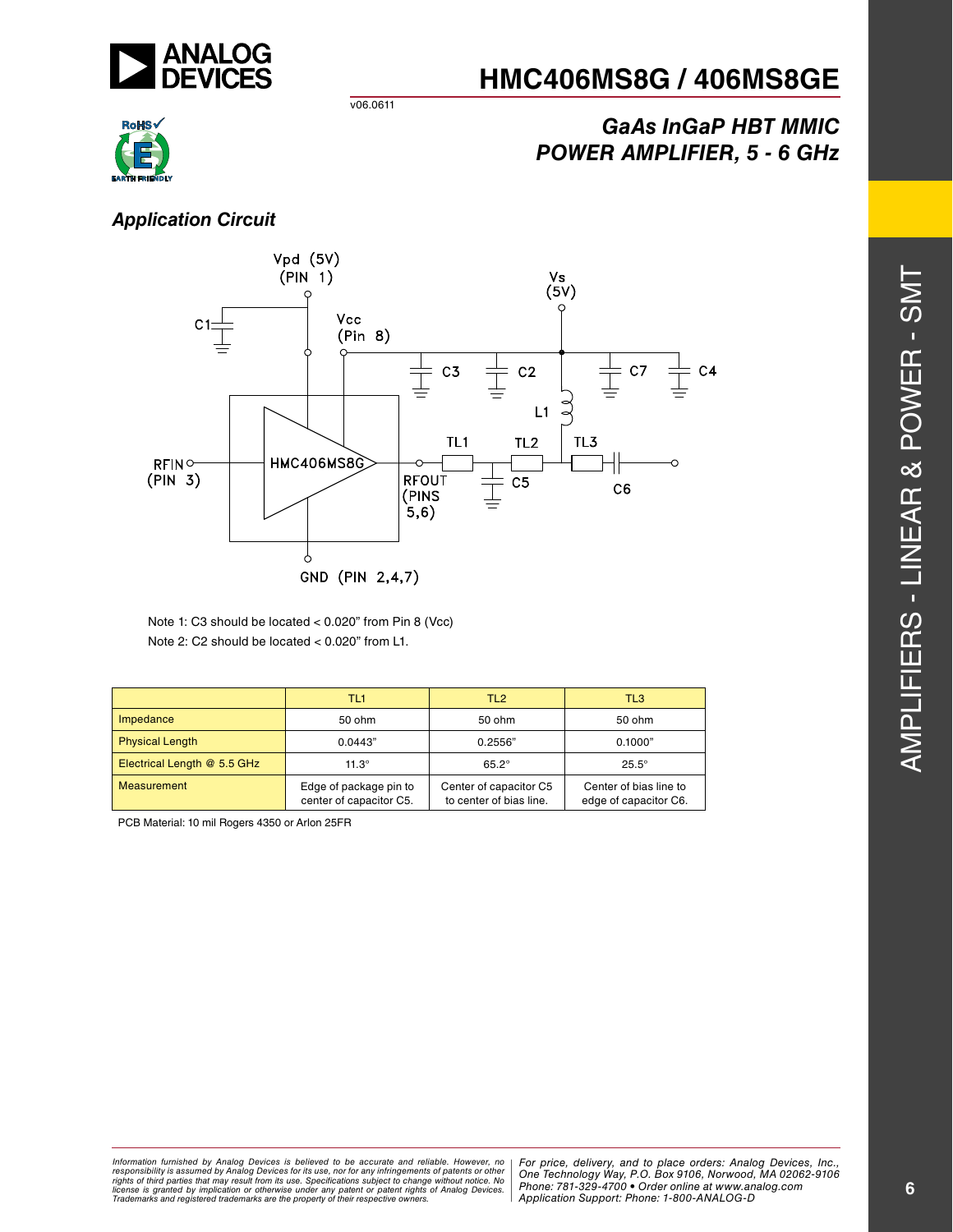

v06.0611



## *GaAs InGaP HBT MMIC POWER AMPLIFIER, 5 - 6 GHz*

### *Evaluation PCB*



#### *List of Materials for Evaluation PCB 104989 [1]*

| Item           | <b>Description</b>          |
|----------------|-----------------------------|
| $J1 - J2$      | PCB Mount SMA RF Connector  |
| J3             | 2mm DC Header               |
| $C1 - C3$      | 330 pF Capacitor, 0603 Pkg. |
| C <sub>4</sub> | 2.2 µF Capacitor, Tantalum  |
| C5             | 0.6 pF Capacitor, 0603 Pkg. |
| C <sub>6</sub> | 1.6 pF Capacitor, 0603 Pkg. |
| C <sub>7</sub> | 100 pF Capacitor, 0603 Pkg. |
| L1             | 3.9 nH Inductor, 0603 Pkg.  |
| U1             | HMC406MS8G(E) Amplifier     |
| <b>PCB</b>     | 105021 Eval Board           |

[1] Reference this number when ordering complete evaluation PCB

[2] Circuit Board Material: Roger 4350 or Arlon 25FR

The circuit board used in the application should use RF circuit design techniques. Signal lines should have 50 Ohm impedance while the package ground leads and exposed paddle should be connected directly to the ground plane similar to that shown. A sufficient number of via holes should be used to connect the top and bottom ground planes. The evaluation board should be mounted to an appropriate heat sink. The evaluation circuit board shown is available from Hittite upon request.

Amplifiers -  $\frac{\mathsf{Z}}{\mathsf{I}}$  $\blacksquare$ ar & Power -  $\mathcal{O}$  $\vdash$